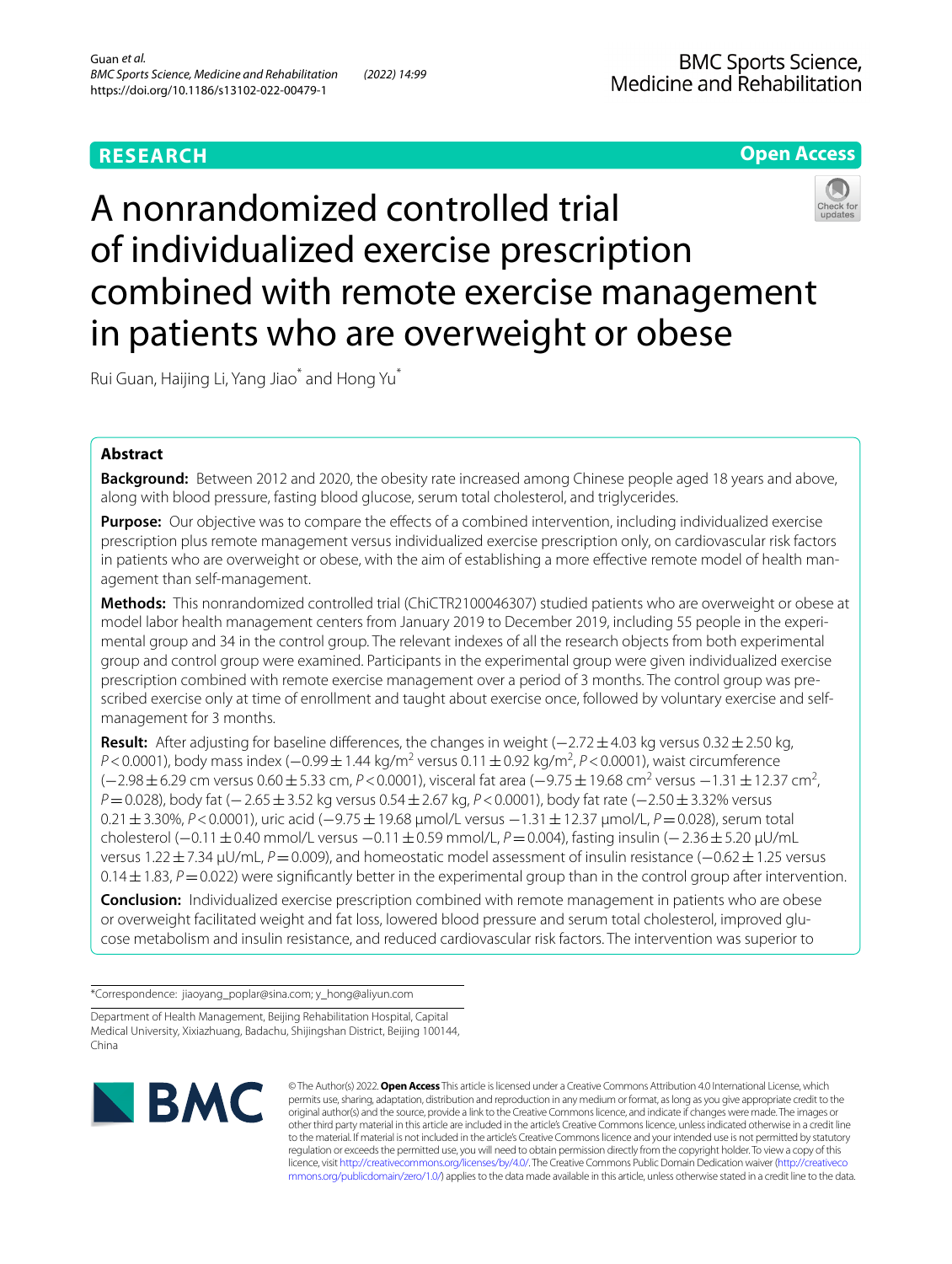conventional education in terms of weight loss, fat reduction, total cholesterol reduction, fasting insulin reduction, and amelioration of insulin resistance.

**Keywords:** Weight management, Exercise intervention, Body composition, Metabolic indexes

## **Background**

Obesity has become a global public health concern [\[1](#page-8-0)]. The obesity rate among Chinese residents aged 18 years and older increased from 11.9% in 2012 to 16.4% in 2020, while blood pressure, blood glucose, serum total cholesterol (TC), and triglycerides (TG) also showed an increasing trend  $[2, 3]$  $[2, 3]$  $[2, 3]$  $[2, 3]$  $[2, 3]$ . In addition to increasing body mass index (BMI), obesity may afect the heart through its efect on known risk factors, including dyslipidemia, hypertension, and glucose intolerance, in addition to asyet unrecognized mechanisms [[4\]](#page-9-1).

Visceral fat, an important component of the body, is also an independent risk factor for cardiovascular events in patients with obesity that is highly positively correlated with the incidence of cardiovascular diseases and various metabolic diseases [[5\]](#page-9-2). Multiple studies have shown that overweight and obesity increase the risk of cardiovascular events  $[6-8]$  $[6-8]$ . Therefore, reducing the risk of cardiovascular disease in people who are overweight/obese through a variety of interventions is of great signifcance for the prevention and treatment of cardiovascular disease.

Physical inactivity is now regarded as one of the most serious global public health issues. Remote physical activity (PA) promotion programs should be efective if they are individually personalized and involve habit modifcation approaches, personal coaching, and regular reminders. Physical inactivity has been connected to technical advances, automation, increased use of motorized transportation, and a rise in sedentary leisure-time activities  $[9]$  $[9]$ . The main self-reported impediments to leisure time PA in working-aged individuals are a lack of time and motivation [\[10](#page-9-6)]. Adults require assistance in overcoming personal barriers in order to achieve PA-related behavioral changes. In recent years, there has been an increase in interest in therapies offered without a face-to-face connection. Mobile phone and web-based communication techniques are widely available and allow access to a large demographic [\[11](#page-9-7)]. Remotely administered programs are thought to be more cost-efective than face-to-face interventions. Another advantage is the elimination of time, transit, and personal interaction obstacles (i.e., fear of prejudice) [\[12](#page-9-8)]. Telephone contact to provide feedback or to promote behavior changes was most successful for increasing self-reported PA in remote interventions [\[11](#page-9-7)].

Changing lifestyle through increasing physical activity is an important part of cardiovascular risk factor management measures. The effects of exercise on weight loss and management of cardiovascular risk factors vary greatly among individuals, which can be refected in demographic characteristics [[13\]](#page-9-9), training program characteristics [\[14](#page-9-10)], and other aspects. Evidence suggests that aerobic exercise programs can also improve body composition (weight/fat loss with muscle preservation) and physical function among individuals with obesity  $[15]$  $[15]$  $[15]$ . Therefore, for overweight/obese individuals, appropriate individualized exercise prescriptions need to be developed on the basis of their degree of overweight and obesity, comorbidities, age, gender, exercise capacity, lifestyle, diet and exercise habits, social and family status, and other factors. The weight loss effect and health benefts are considered along with the executability and exercise adherence of the exercise program to achieve the desired weight loss efect and to reduce the risk of cardiovascular disease from various aspects such as weight, body fat, and metabolic index [\[16\]](#page-9-12).

Weight management based on exercise intervention requires efective exercise monitoring and long-term follow-up. The effectiveness of exercise management can be compromised if patients are not efectively monitored and managed during their discharge from the hospital. A meta-analysis [\[17](#page-9-13)] found that additional exercise on admission mostly benefted patients who were not independently mobile. However, most of the exercise management measures implemented outside the hospital adopt the means of publicity and education and rely on patients' conscious behavior, failing to achieve remote active management and unable to fully grasp their actual exercise situation. Therefore, the exercise management of patients who are overweight/obese should focus on out-of-hospital management, while the monitoring of exercise-related data of patients (such as exercise intensity, time, frequency, etc.) is inevitably inseparable from remote monitoring technology. Especially during the coronavirus disease 2019 (COVID-19) pandemic, the implementation of remote sports management for patients who are overweight/obese can effectively reduce the risk due to the epidemic by avoiding the gathering of people. Exploring efective models of remote sports management can provide similar health management measures suitable for public health emergency response and meet the health management requirements of patients in special situations [[18\]](#page-9-14).

In the face of the severe situation of overweight/obesity in China, it is urgent to develop exercise intervention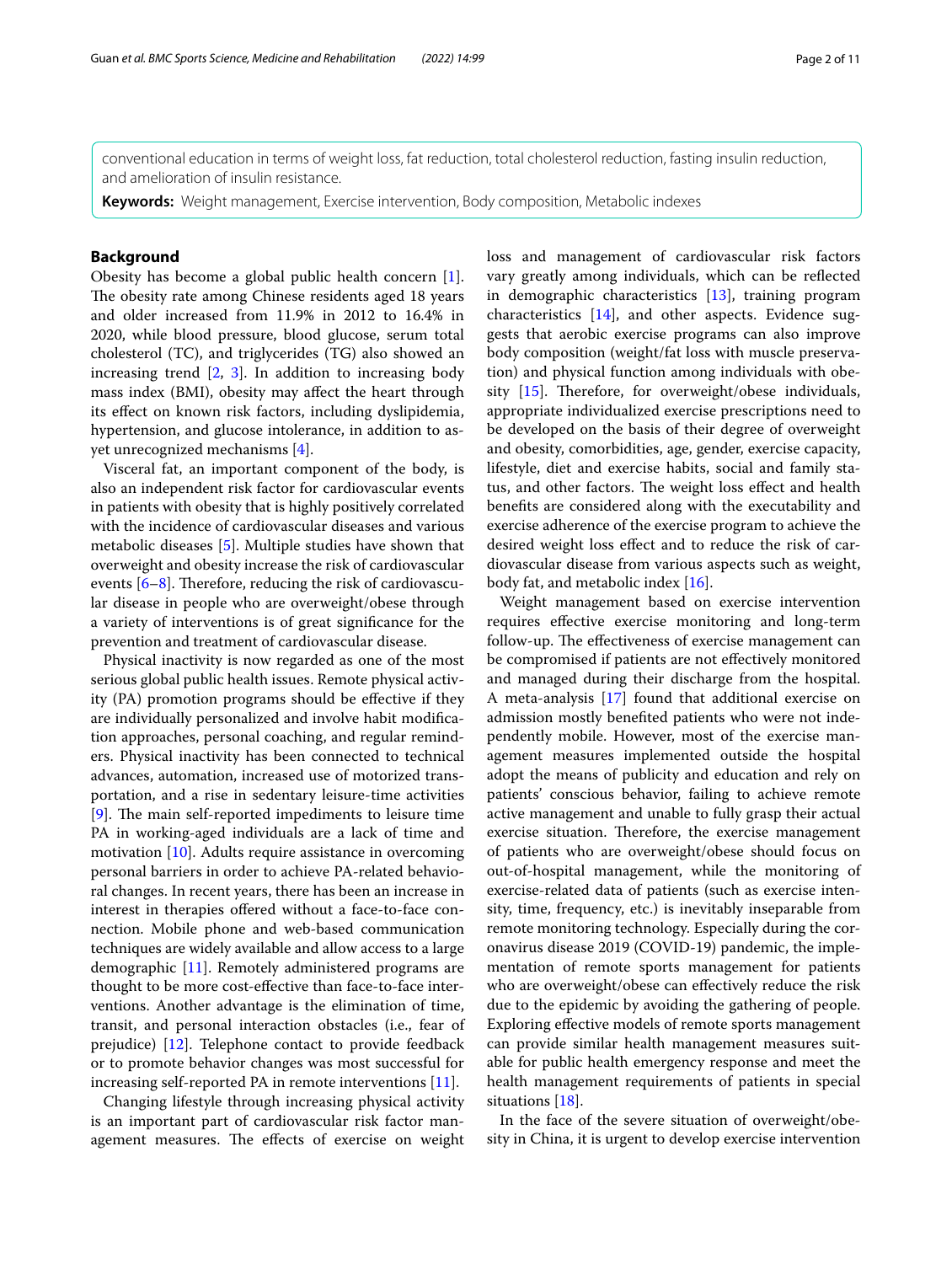technology for people who are overweight/obese and examine the suitability of exercise intervention programs for Chinese people. The purpose of this study was to compare the efects of individualized exercise prescriptions plus remote exercise management with individualized exercise prescriptions alone on risk factors for obesity cardiovascular disease, and to provide a theoretical basis for developing appropriate interventions and creating a more efective health management reference model than self-management.

## **Methods**

#### **Participants**

Patients who were overweight or obese were selected from the Model Worker Health Management Center of Beijing Rehabilitation Center afliated to Capital Medical University from January 2019 to December 2019, and 89 patients were selected as study participants according to the principle of voluntary registration and strict screening. The definition of overweight and obesity was adopted according to expert Consensus and Group Standards on Weight Management of Overweight or Obese people [[19\]](#page-9-15): 24  $\text{kg/m}^2 \leq \text{BMI} < 28 \text{ kg/m}^2$  for overweight; BMI  $\geq$  28 kg/m<sup>2</sup> for obesity.

Inclusion criteria [\[20\]](#page-9-16): (1) 18–65 years old, male or female; (2) BMI≥24  $\text{kg/m}^2$ , stable weight in recent 3 months, sedentary lifestyle; (3) no exercise habit and no other exercise plan; (4) not dieting to lose weight; (5) not taking any medications that may afect weight; (6) informed consent and acceptance of the test. Exclusion criteria: (1) secondary obesity or medicated obesity; (2) BMI  $\geq$  40 kg/m<sup>2</sup>; (3) unable or unwilling to sign the informed consent; (4) patients with clearly diagnosed cardiovascular and cerebrovascular diseases (including myocardial infarction, heart failure, atrial fbrillation, atrial futter, stroke, etc.); (5) having a clearly diagnosed malignant tumor; (6) mental illness and cognitive impairment; (7) persons with severe physical disabilities who cannot be examined; (8) patients with severe arrhythmia or Brugada syndrome; (9) pregnant and lactating women; (10) those who do not have the ability or conditions to perform the exercise according to the test plan; (11) those who cannot return to the hospital for review after the intervention; (12) unable to obtain exercise heart rate data.

#### **Study design**

This study was a nonrandomized controlled trial (clinical trial register number ChiCTR2100046307, frst registration on 12 May 2021) including 55 people in the experimental group and 34 in the control group. The study was approved by the ethics committee of our hospital. All the participants were recruited and grouped according to the participants' willingness, until the sample size was sufficient and the recruitment period ended. No one dropped out of the trial. A flow chart of the study design is shown in Fig. [1.](#page-3-0) All individuals in the experimental group and control group were examined for relevant indicators: height, weight, BMI, waist circumference (WC), hip circumference (HC), blood pressure (BP), the biochemical indexes of blood [fasting blood glucose (FBG), hemoglobin a1c (HbA1c), fasting insulin (FI), uric acid (UA), TG, TC, low-density lipoprotein cholesterol (LDL-C), and high-density lipoprotein cholesterol (HDL-C)], and homeostatic model assessment of insulin resistance (HOMA-IR; FBG (mmol/L)  $\times$  FI (mU/L)/22.5). Body fat (BF), skeletal muscle content (SMC), and BF percentage were measured by a human composition analyzer (InBody720, Biospace, Korea) [[21](#page-9-17)]. Visceral fat area (VFA) was measured by a visceral fat analyzer (HDS-2000, Omron, Japan) [\[22\]](#page-9-18).

The participants in the experimental group underwent individualized exercise prescription combined with remote management for a period of 3 months. The control group, on the other hand, received only an individualized exercise prescription. Using the American College of Sports Medicine (ACSM) guidelines for exercise testing and prescription, the BH-QS-100 system (Beijing Flash and Health Technology Co., Ltd., Beijing) was used to help the participants achieve their physical activity goals. The BH-QS-100 system monitors the participants' reserve heart rate (HR), ejection time fraction, left heart load, and myocardial perfusion index and health status (including myocardial viability, as well as systolic, diastolic, pulse, and central artery systolic pressure and growth index status to assess arterial elasticity, and individual speed and incline settings for the running platform), thereby providing feedback to maintain the participants' moderate-intensity aerobic exercise level in a safe and efective range [[23](#page-9-19)[–26](#page-9-20)].

The specific procedures are as follows. (1) Exercise prescriptions were provided to all participants using an exercise and health risk assessment system, the BH-QS-100, which combined information on gender, age, medical history, cardiovascular function, and cardiopulmonary endurance sports of the study participants to set an efective heart rate range achieved by aerobic exercise (below the lower limit of effective heart rate, insufficient exercise intensity and low exercise efficiency; above the upper limit of efective heart rate, prone to sports injury and exercise risk). (2) Remote management was performed through a MioFuse exercise heart rate watch (Physi-Cal, USA) connected to a smartphone application via Bluetooth to monitor the experimental group in order to assess the exercise intensity of the patients, and monitor and guide the exercise heart rate. The function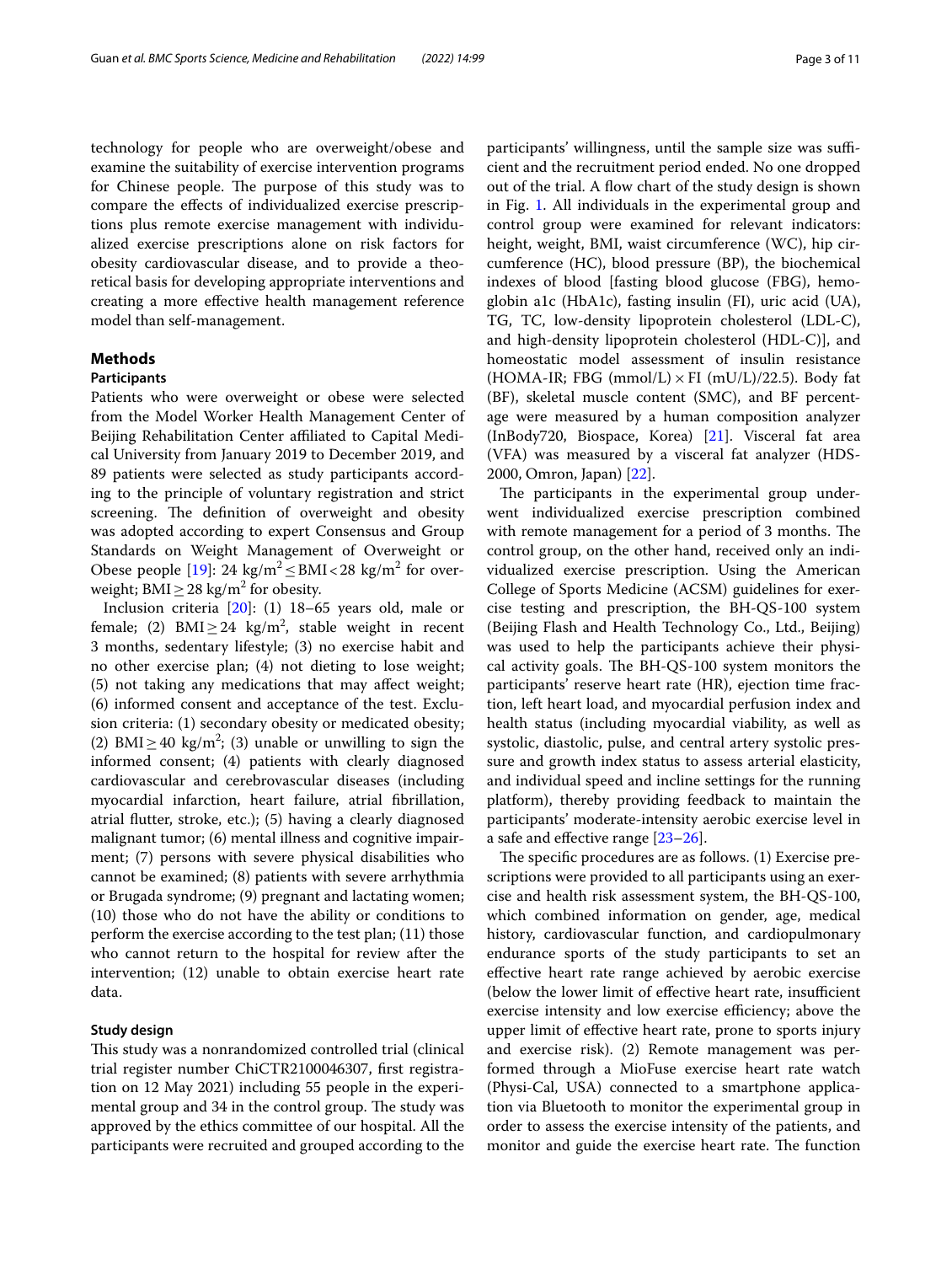

<span id="page-3-0"></span>of heart rate monitoring was activated during exercise, and the curve of heart rate change during exercise was recorded by the watch. Heart rate during aerobic exercise should be controlled within the efective heart rate range prescribed. After exercise, the exercise data in the watch were uploaded to the Health Management Station (BH-HMW-100) through the mobile phone software. (3) At the health management workstation, project team members could view the exercise status of the research object, and supervise, guide, and provide feedback on the exercise status.  $(4)$  The exercise intervention plan for the experimental group was as follows: aerobic exercise one time every other day, with an efective exercise time of 40 min each time; resistance exercise (10 pushups per set, 2 sets; 6 situps per set, 2 sets; 18 squats per set, 2 sets) two times per week. Efective exercise refers to exercise in which the heart rate falls within the efective heart rate range prescribed by exercise prescription [[23,](#page-9-19) [27](#page-9-21)].

In the control group, participants were prescribed the same exercise intervention program as in the experimental group (only one exercise-related education session was given at the time of enrollment), and then were

asked to self-manage through self-directed exercise (without remote monitoring and guidance of exercise) for 3 months.

In terms of diet, participants in the experimental group and control group were asked to record their daily diet for the frst 3 months of the trial and provide feedback to ensure that there was no signifcant change in diet compared with the pretrial period. Protein, carbohydrate, and fat in the participants' equilibrium diet accounted for about 15%, 60%, and 25% of total energy, respectively. Estimated energy requirements (EER, kcal per day) were calculated as  $EER = 662 - (9.53 \times age$  [years]) + PAL (level of physical activity)  $\times$  {(15.91  $\times$  weight [kg]) + (539.6  $\times$  height [m])} for males and  $EER = 354-(6.91 \times age$  [years]) + PAL  $\times$  {( 9.36  $\times$  weight [kg]) + (726  $\times$  height [m])} for females [\[28](#page-9-22)]. Compliance was defned as completing at least 90% of the exercise sessions in both groups. Participants who were noncompliant for the trial would be excluded from the research. All participants followed the study's procedure and completed all the evaluations. After 3 months, all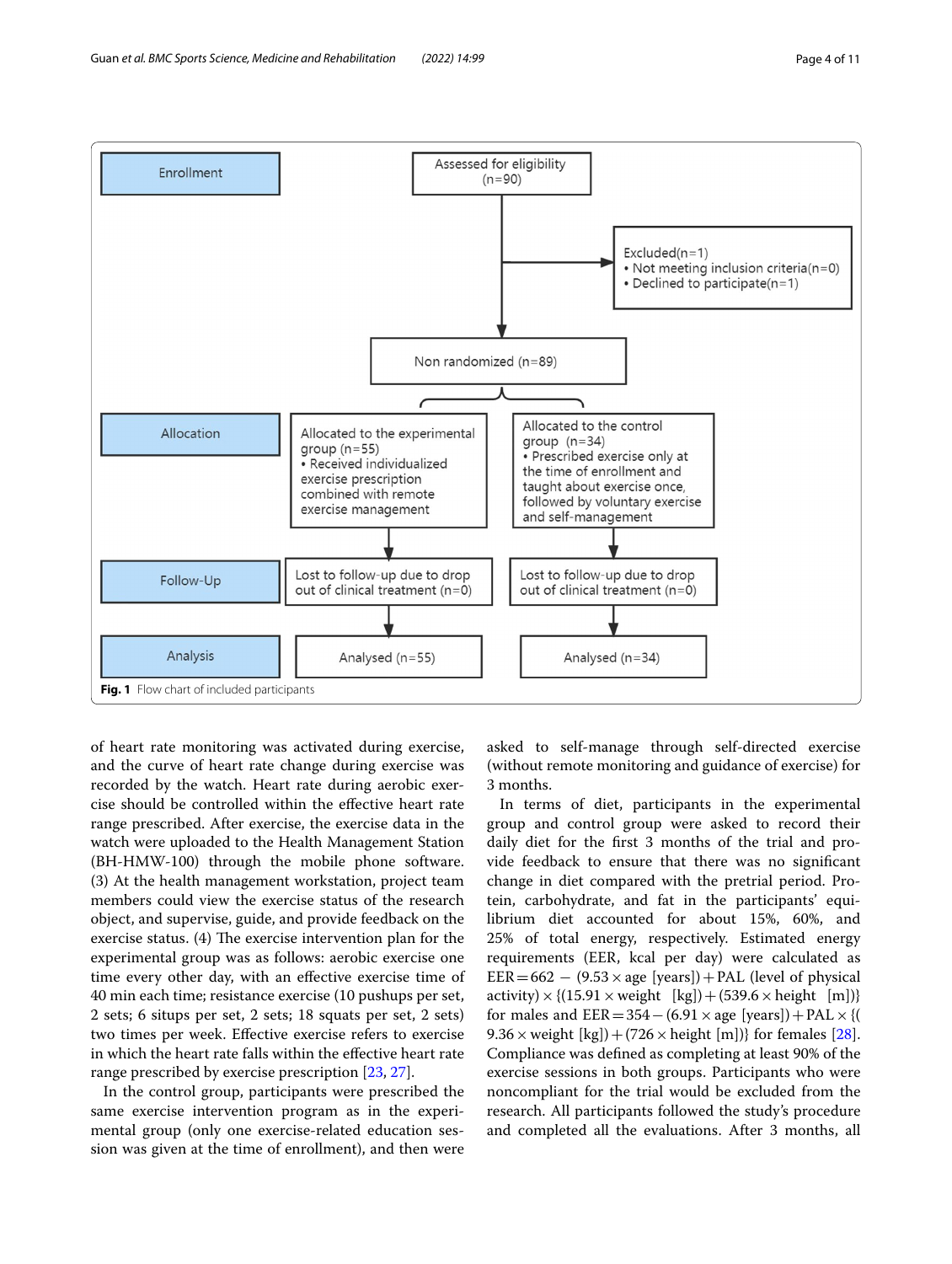individuals in the experimental group and control group were reviewed for all relevant indicators.

## **Statistical analysis**

SPSS 22.0 was used for statistical analysis. Measurement data are expressed as mean±standard deviation  $(x \pm s)$ . Paired sample *t*-test or rank-sum test were used for comparison of observation indexes before and after intervention in the groups. The effects of individual exercise prescription combined with remote exercise management on cardiovascular risk factors were evaluated by the delta indicators before and after the intervention. The delta indicators were the changes in the absolute values (subtracting  $t_{-1}$  from  $t_0$ ); the percentage values were calculated as  $[(t_0/t_{-1}) \times 100 - 100]$ . Enumeration data are expressed as constituent ratio or rate (%), and comparison between the two groups was performed by chi-square test. In determining the required sample size to achieve 1−*β*=0.80 and *α*=0.05, a two-sample *t*-test was conducted, and the statistical power results indicated that a minimum of 34 participants were required in each group. *P*<0.05 was considered statistically signifcant.

## **Results**

#### **Basic characteristics of the two groups**

A total of 55 participants (23 males and 32 females) were recruited in the experimental group with an average age of  $33.84 \pm 7.91$  years. A total of 34 participants (9 males and 25 females) were recruited in the control group with an average age of  $33.94 \pm 8.69$  years. There was no significant diference between the two groups in terms of gender, age, or other baseline characteristics (Table [1](#page-4-0)). Both the experimental group and control group had complete data records and no missing data.

## **Comparison of general conditions of the participants in the two groups before and after intervention**

After adjusting for baseline diferences (Table [2,](#page-5-0) delta indicator), the changes in weight, BMI, and WC were signifcantly lower in the experimental group than in the control group after intervention (all *P*<0.01).

## **Comparison of body composition between the two groups before and after intervention**

After adjusting the baseline differences (Table [3,](#page-5-1) delta indicator), the changes in VFA, BF, and BF% were signifcantly lower in the experimental group than in the control group after intervention (all *P*<0.05).

Further analysis showed (Table [4,](#page-6-0) delta indicators) that, after the intervention, BF and BF% were signifcantly lower in the experimental group than in the control group (all  $P < 0.05$ ).

<span id="page-4-0"></span>

|            |  | Table 1 Comparison of the baseline characteristics between the |  |
|------------|--|----------------------------------------------------------------|--|
| two groups |  |                                                                |  |

|                                  | <b>Experimental</b><br>group ( $n = 55$ )<br><b>Before</b><br>intervention | Control group<br>$(n=34)$<br><b>Before</b><br>intervention | t        | P     |
|----------------------------------|----------------------------------------------------------------------------|------------------------------------------------------------|----------|-------|
| Weight (kg)                      | 78.54 ± 12.58                                                              | $75.29 \pm 12.71$                                          | $-1.180$ | 0.241 |
| BMI ( $kg/m2$ )                  | $27.86 \pm 3.17$                                                           | $27.59 \pm 2.81$                                           | $-0.399$ | 0.691 |
| WC (cm)                          | $89.27 \pm 7.85$                                                           | $88.66 \pm 9.12$                                           | $-0.355$ | 0.738 |
| HC (cm)                          | $101.36 \pm 5.73$                                                          | $101.19 \pm 6.89$                                          | $-0.128$ | 0.899 |
| SBP (mmHg)<br>$127.20 \pm 16.60$ |                                                                            | $124.85 \pm 15.50$                                         | $-0.664$ | 0.504 |
| DBP(mmHg)<br>77.13 ± 10.78       |                                                                            | 76.97 ± 13.28                                              | $-0.061$ | 0.952 |
| VC (cm <sup>2</sup> )            | $83.31 \pm 32.82$                                                          | $80.43 \pm 33.49$                                          | $-0.399$ | 0.691 |
| BF (kg)                          | $26.39 \pm 6.45$                                                           | $26.78 \pm 5.04$                                           | 0.299    | 0.706 |
| SMC (kg)                         | $28.99 \pm 6.27$                                                           | $27.11 + 6.28$                                             | $-1.380$ | 0.171 |
| BF (%)                           | $33.55 \pm 6.34$                                                           | $35.61 \pm 5.14$                                           | 1.594    | 0.114 |
| UA (µmol/L)                      | 361.96 ± 96.55                                                             | 322.12±90.45                                               | $-1.937$ | 0.056 |
| TC (mmol/L)                      | $4.52 \pm 0.71$                                                            | $4.76 \pm 0.81$                                            | 1.495    | 0.139 |
| TG (mmol/L)                      | $1.37 \pm 0.65$                                                            | $1.57 \pm 1.42$                                            | 0.919    | 0.361 |
| LDL-C (mmol/L)                   | $1.20 \pm 0.19$                                                            | $1.29 \pm 0.21$                                            | 1.865    | 0.066 |
| HDL-C (mmol/L)                   | $2.77 \pm 0.67$                                                            | $2.87 \pm 0.66$                                            | 0.752    | 0.454 |
| HbA1c(%)                         | $5.60 \pm 0.45$                                                            | $5.58 \pm 0.38$                                            | $-0.184$ | 0.855 |
| FBG (mmol/L)                     | $5.21 \pm 0.62$                                                            | $5.07 \pm 0.47$                                            | $-1.129$ | 0.262 |
| FI (µU/mL)                       | $11.16 \pm 5.34$                                                           | $11.45 \pm 5.52$                                           | 0.247    | 0.805 |
| <b>HOMA-IR</b>                   | $2.59 \pm 1.40$                                                            | $2.58 \pm 1.25$                                            | $-0.027$ | 0.978 |

*WC* waist circumference, *HC* hip circumference, *SBP* systolic blood pressure, *DBP* diastolic blood pressure, *VFA* visceral fat area, *BF* body fat, *SMC* skeletal muscle content, *UA* uric acid, *TC* total cholesterol, *TG* triglycerides, *LDL-C* lowdensity lipoprotein cholesterol, *HDL-C* high-density lipoprotein cholesterol, *HbA1c* hemoglobin A1c, *FBG* fasting blood glucose, *FI* fasting insulin, *HOMA-IR* homeostatic model assessment of insulin resistance

## **Comparison of metabolic indexes between the two groups before and after intervention**

After adjusting for baseline diferences (Table [5,](#page-7-0) delta indicator), the changes in UA, TC, FI, and HOMA-IR were signifcantly lower in the experimental group than in the group control group after intervention (all  $P < 0.05$ ).

Statistical tests of delta changes showed that remote management (experimental group) was superior to selfmanagement (control group) in improving weight, BMI, WC, VFA, BF, UA, TC, FI, and HOMA-IR.

## **Discussion**

Obesity is an independent risk factor for cardiovascular disease. In addition, obesity causes insulin resistance and endothelial dysfunction due to metabolites formed by lipids, hormones, and pro-infammatory cytokines [[29](#page-9-23), [30\]](#page-9-24). Endothelial dysfunction is associated with cardiovascular diseases, such as atherosclerosis, hypertension, hyperlipidemia, and insulin resistance, which alter insulin signaling pathways [[31\]](#page-9-25). Compared with adults with a BMI of 25  $\text{kg/m}^2$ , the incidence of cardiovascular disease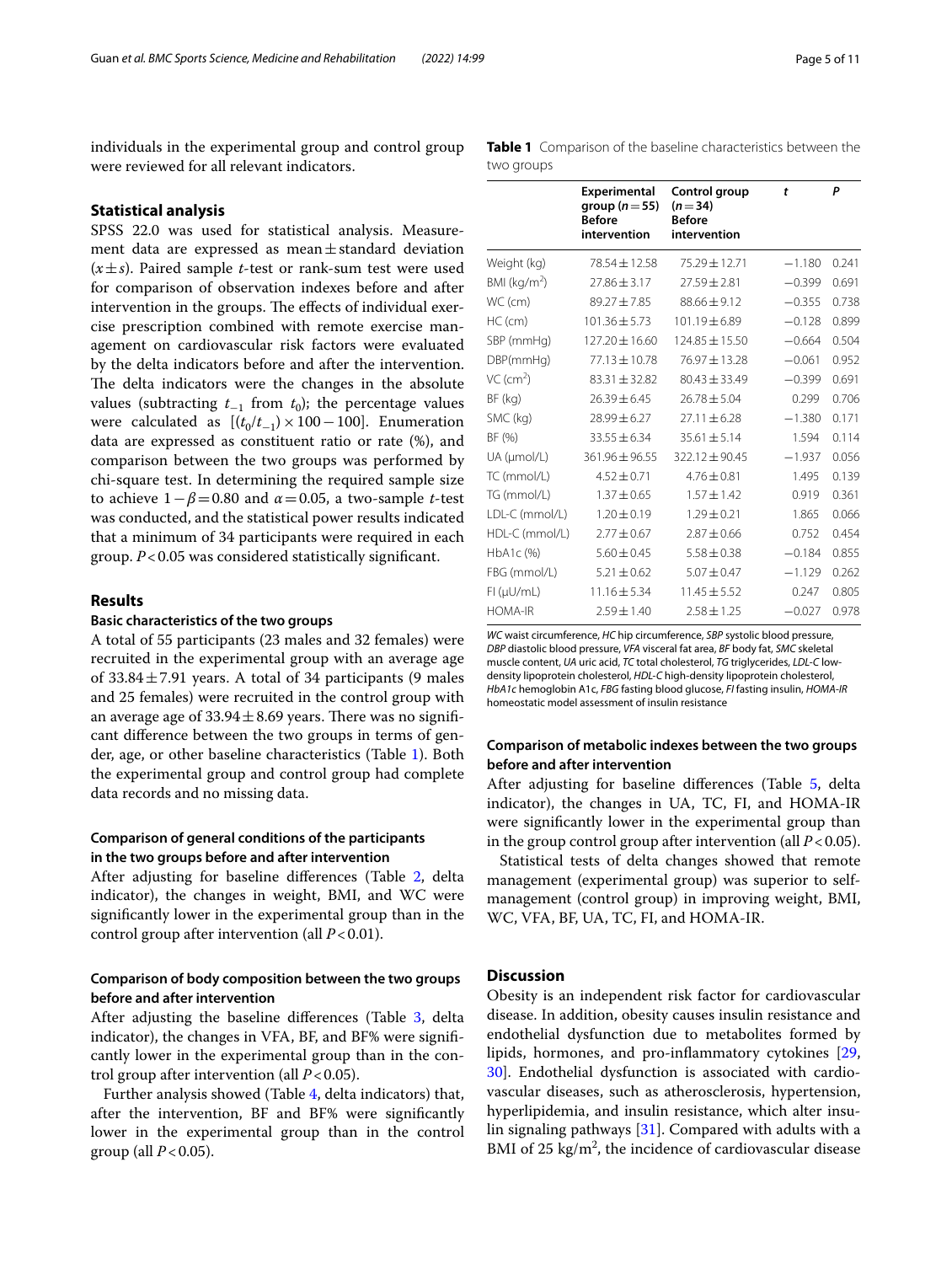|                 | Experimental group ( $n = 55$ )        |                               |                   | Control group ( $n = 34$ )             |                               |                   |       | For delta<br>indicators |  |
|-----------------|----------------------------------------|-------------------------------|-------------------|----------------------------------------|-------------------------------|-------------------|-------|-------------------------|--|
|                 | <b>Before</b><br>intervention $t_{-1}$ | After intervention<br>$t_{0}$ | Delta changes     | <b>Before</b><br>intervention $t_{-1}$ | After intervention<br>$t_{0}$ | Delta changes t   |       | P                       |  |
| Weight (kg)     | $78.54 \pm 12.58$                      | 75.82 ± 12.58                 | $-2.72 + 4.03$    | $75.29 \pm 12.71*$                     | $75.61 \pm 13.34*$            | $0.32 + 2.50$     | 3.946 | 0.000                   |  |
| BMI ( $kg/m2$ ) | $27.86 \pm 3.17$                       | $76.87 + 3.45$                | $-0.99 + 1.44$    | $77.59 + 2.81$                         | $27.70 + 3.05$                | $0.11 + 0.92$     | 3.950 | 0.000                   |  |
| WC (cm)         | $89.27 + 7.85$                         | $86.29 + 9.79$                | $-2.98 + 6.29$    | $88.66 + 9.12*$                        | $89.26 \pm 10.29*$            | $0.60 + 5.33$     | 2.764 | 0.000                   |  |
| $HC$ (cm)       | $101.36 \pm 5.73$                      | $98.73 + 7.33$                | $-2.64 + 6.66$    | $101.19 + 6.89$                        | $101.35 + 6.57$               | $0.16 + 6.58$     | .935  | 0.056                   |  |
| SBP (mmHg)      | $127.20 \pm 16.60$                     | $122.44 \pm 15.82$            | $-4.76 \pm 14.52$ | $124.85 + 15.50$                       | $123.88 \pm 13.00$            | $-0.97 \pm 12.13$ | .237  | 0.207                   |  |
| DBP (mmHg)      | $77.13 \pm 10.78$                      | $72.07 + 11.66$               | $-5.05 \pm 10.04$ | $76.97 + 13.28$                        | $75.26 \pm 10.74$             | $-1.71 \pm 9.79$  | .544  | 0.126                   |  |

<span id="page-5-0"></span>**Table 2** Comparison of the delta indicators between the two groups

*WC* waist circumference, *HC* hip circumference, *SBP* systolic blood pressure

\*The control group was prescribed exercise on admission only and taught exercise once, followed by voluntary exercise and self-management for 3 months without remote monitoring and guided exercise

<span id="page-5-1"></span>

|  |  |  | Table 3 Comparison of body composition between the two groups |  |  |  |
|--|--|--|---------------------------------------------------------------|--|--|--|
|--|--|--|---------------------------------------------------------------|--|--|--|

|                          | Experimental group ( $n = 55$ )        |                               |                 | Control group ( $n = 34$ )             |                               |                   |          |       |
|--------------------------|----------------------------------------|-------------------------------|-----------------|----------------------------------------|-------------------------------|-------------------|----------|-------|
|                          | <b>Before</b><br>intervention $t_{-1}$ | After intervention<br>$t_{0}$ | Delta changes   | <b>Before</b><br>intervention $t_{-1}$ | After intervention<br>$t_{0}$ | Delta changes t   |          | P     |
| $VFA$ (cm <sup>2</sup> ) | $83.31 \pm 32.82$                      | $73.55 + 30.60$               | $-9.75 + 19.68$ | $80.43 + 33.49$                        | $79.11 \pm 31.83$             | $-1.31 \pm 12.37$ | 2.239    | 0.028 |
| BF (kg)                  | $26.39 \pm 6.45$                       | $23.74 + 7.19$                | $-2.65 + 3.52$  | $76.78 + 5.04*$                        | $27.32 \pm 6.17*$             | $0.54 + 2.67$     | 4.533    | 0.000 |
| SMC (kg)                 | $78.99 + 6.27$                         | $29.25 \pm 6.12$              | $0.26 \pm 1.74$ | $27.11 \pm 6.28*$                      | $27.01 \pm 6.31*$             | $-0.10 \pm 1.99$  | $-0.881$ | 0.381 |
| BF (%)                   | $33.55 \pm 6.34$                       | $31.05 + 7.12$                | $-2.50 + 3.32$  | $35.61 + 5.14*$                        | $35.81 \pm 6.08*$             | $0.21 \pm 3.30$   | 3749     | 0.000 |

*VFA* visceral fat area, *BF* body fat, *SMC* skeletal muscle content

\*The control group was prescribed exercise on admission only and taught exercise once, followed by voluntary exercise and self-management for 3 months without remote monitoring and guided exercise

in adults with a BMI greater than 30 kg/m $^2$  was significantly increased, and the mortality from cardiovascular disease increased by 40% for every 5  $\text{kg/m}^2$  increase in BMI [[32](#page-9-26)]. A Chinese cohort study shows that maintaining BMI<25.0 kg/m $^2$  can reduce the incidence of cardiovascular disease by 5.0% in adults [\[33\]](#page-9-27).

In this study, there were statistically signifcant diferences in body weight and BMI in the experimental intragroup, specifcally refected in the signifcant decrease in body weight and BMI in the experimental group after the intervention compared with before the intervention. There were also significant differences in body weight and BMI between groups in delta changes. Compared with the control group, the experimental group showed a signifcant decrease in body weight and BMI, suggesting that individualized exercise prescription combined with remote exercise management can help obese and overweight individuals lose weight and thus reduce the risk of cardiovascular disease, and that the intervention efect is better than conventional education.

Obesity is also an important risk factor for high blood pressure. For every 5% increase in body weight, individuals with normal blood pressure experience a 20–30% increase in their risk of hypertension in the future, and for every 20 mmHg or 10 mmHg increase in systolic blood pressure (SBP), the risk of cardiovascular and cerebrovascular complications doubles. Controlling BP can reduce the risk of cardiovascular diseases. For every 10 mmHg reduction in SBP, the incidence of coro-nary heart disease decreases by 17% [[34](#page-9-28)].

In this study, there were signifcant intragroup diferences in SBP and diastolic blood pressure (DBP) in the experimental group, which showed that blood pressure was signifcantly lower after the intervention than before the intervention, suggesting that individualized exercise prescription combined with remote exercise management can help people who are obese or overweight reduce the risk of cardiovascular disease by improving BP. There were significant intragroup differences in BF content, BF percentage, and VFA in the experimental group, specifically reflected in the significant reduction of these indicators in the experimental group after the intervention compared with before the intervention. There were also statistical diferences in delta changes of BF content,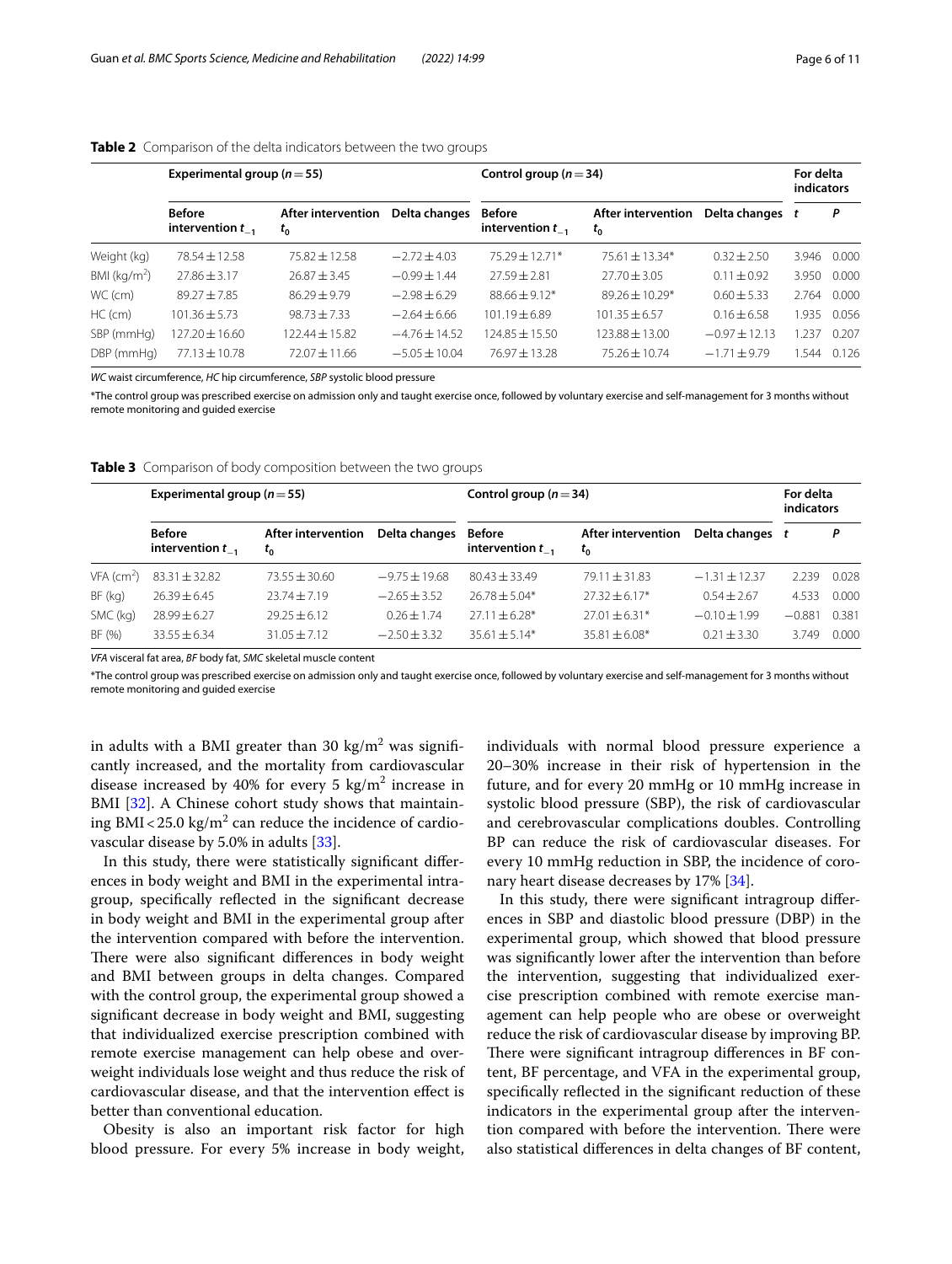|                        |                  |                                    | Table 4 Comparison of body composition between the two groups by gender                                                                               |                               |                |                                                                                                                |      |                                      |                                     |                                    |                  |                                 |                       |      |
|------------------------|------------------|------------------------------------|-------------------------------------------------------------------------------------------------------------------------------------------------------|-------------------------------|----------------|----------------------------------------------------------------------------------------------------------------|------|--------------------------------------|-------------------------------------|------------------------------------|------------------|---------------------------------|-----------------------|------|
|                        |                  | Men in experimental group $(n=23)$ |                                                                                                                                                       | en in control group ( $n=9$ ) |                |                                                                                                                |      | Women in experimental group $(n=32)$ |                                     |                                    |                  | Women in control group $(n=25)$ |                       |      |
|                        | j                |                                    | <sup>4</sup> changes                                                                                                                                  |                               |                | Achanges                                                                                                       |      | $\frac{1}{2}$                        |                                     | $^{4}$ changes $t_{-1}$            |                  |                                 | <sup>4</sup> changes  |      |
| VFA (cm <sup>2</sup> ) |                  |                                    | $95.83 \pm 30.36$ 79.61 $\pm$ 31.11 - 16.22 $\pm$ 23.37                                                                                               |                               |                | 810 145111-1524 1502 15024 1504 1504 1504 16124 1624 1624 1631 1629 1624 1634 1634 1645 1646 1647 1648 1648 16 |      |                                      |                                     |                                    |                  |                                 |                       |      |
| BF (kg)                | 25.33±7.16       | $21.79 \pm 7.35$                   | $-3.54 \pm 3.37$                                                                                                                                      | $27.21 \pm 5.93$              | $28.8 \pm 8.3$ | $1.59 \pm 3.76$ 0.00                                                                                           |      | $27.15 \pm 5.88$                     | $25.15 \pm 6.85$ - $-2.01 \pm 3.53$ |                                    | 26.62±4.81       | $26.79 \pm 5.32$                | $0.16 \pm 2.14$       | 0.01 |
| SMC (kg)               | 34.17±6.29       | 34.92 ± 5.04                       | $0.75 \pm 2.46$                                                                                                                                       | $36.44 \pm 3.19$              |                | $35.72 \pm 5.16$ -0.72 $\pm 3.54$                                                                              | 0.19 | $25.27 \pm 2.48$                     | $25.18 \pm 2.5$                     | $-0.1 \pm 0.81$                    | $23.74 \pm 2.52$ | 23.87±2.66                      | $0.13 \pm 1.04$       | 0.36 |
| BF (%)                 | $28.92 \pm 5.70$ | 25.68±5.67                         | $-3.25 \pm 3.12$                                                                                                                                      | 29.5 ± 4.00                   |                | $31.13 \pm 7.98$ $1.63 \pm 5.08$ 0.00                                                                          |      | 36.88 ± 4.42                         |                                     | $34.91 \pm 5.54$ - 1.97 $\pm 3.41$ | $37.81 \pm 3.47$ | $37.5 \pm 4.28$                 | $-0.31 \pm 2.31$ 0.04 |      |
|                        |                  |                                    | $t_{-1}$ before intervention, $t_0$ after intervention, ${}^2$ changes delta changes, VFA visceral fat area, BF body fat, SMC skeletal muscle content |                               |                |                                                                                                                |      |                                      |                                     |                                    |                  |                                 |                       |      |

<span id="page-6-0"></span>

|       | J<br>j<br>ī  |  |
|-------|--------------|--|
|       | ł            |  |
|       | j<br>Ì       |  |
|       | J            |  |
|       |              |  |
|       | ļ<br>2       |  |
|       | I<br>١<br>l  |  |
|       | Ś            |  |
|       | ζ<br>١       |  |
|       | j<br>١       |  |
|       | Ì<br>١       |  |
|       |              |  |
|       |              |  |
|       | I<br>J       |  |
|       | j            |  |
|       | ł            |  |
|       | Ì<br>I       |  |
|       | J<br>İ       |  |
|       |              |  |
|       | I            |  |
|       | J<br>İ       |  |
|       | S            |  |
|       | I<br>١       |  |
|       | ŧ            |  |
|       | j<br>١       |  |
|       | I<br>)       |  |
|       | $\mathbf{I}$ |  |
|       | i            |  |
|       | Ì<br>I<br>١  |  |
|       |              |  |
|       | ī<br>١       |  |
|       | ١<br>١       |  |
|       | ļ            |  |
|       | i            |  |
|       |              |  |
|       | ţ<br>Ì<br>١  |  |
|       | ţ<br>١       |  |
|       | j<br>Ì       |  |
|       | ļ            |  |
|       |              |  |
|       | l            |  |
| ι     | ١            |  |
|       |              |  |
| I     |              |  |
|       | J<br>å       |  |
| ֡֡֡֡֡ | i            |  |

| 36.88 ± 4.42     |                                                                      |
|------------------|----------------------------------------------------------------------|
| 0.00             |                                                                      |
| $1.63 \pm 5.08$  |                                                                      |
| $31.13 \pm 7.98$ | 'ta changes, VFA visceral fat area, BF body fat, SMC skeletal muscle |
| 29.5 ± 4.00      |                                                                      |
| $-3.25 \pm 3.12$ |                                                                      |
| 25.68±5.67       | tion, t <sub>o</sub> after intervention, <sup>4</sup> changes delt.  |
| $28.92 \pm 5.70$ |                                                                      |
|                  |                                                                      |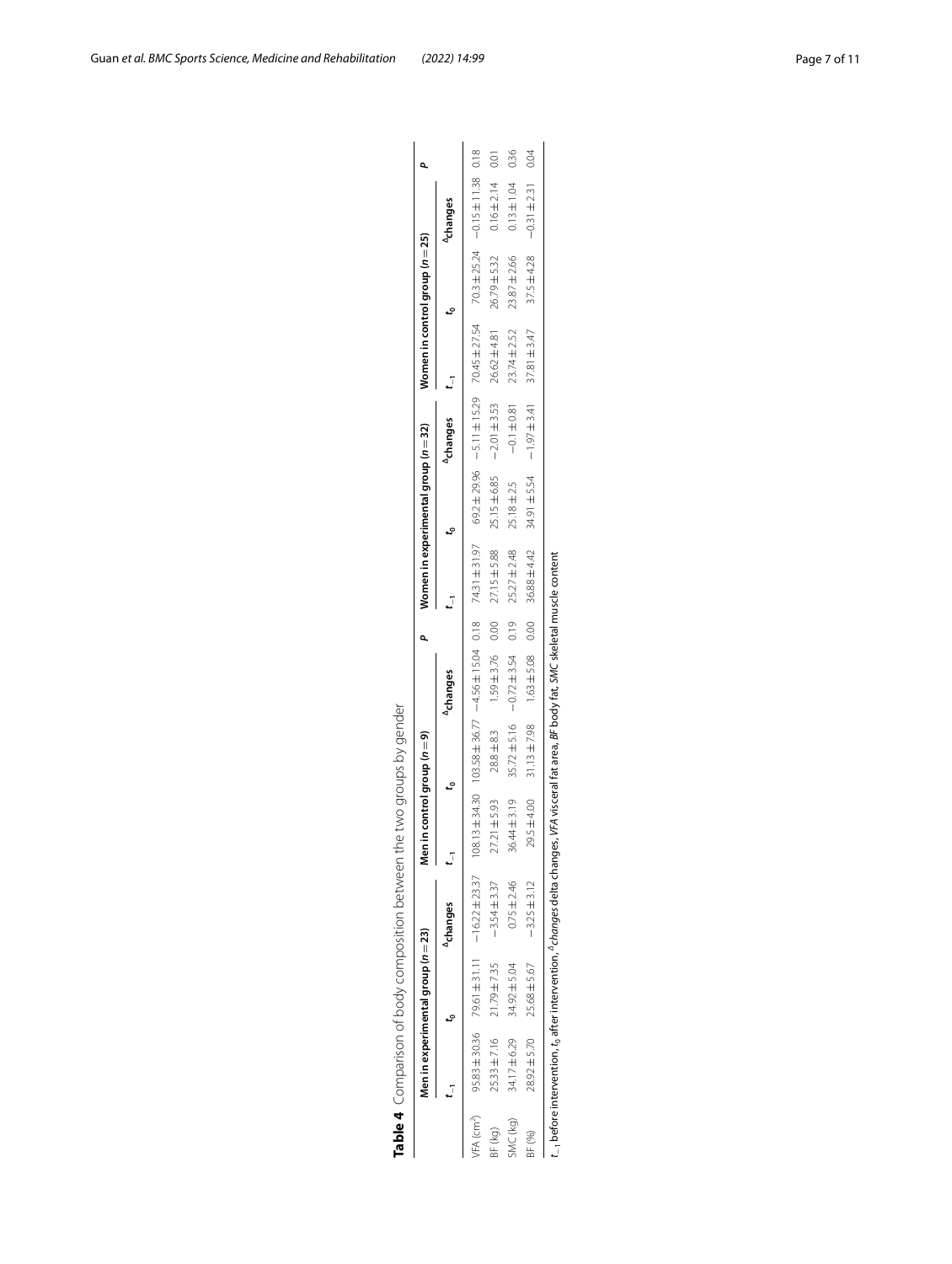|                   | Experimental group ( $n = 55$ )        |                             |                   | Control group ( $n = 34$ )             |                             |                   |          | For delta<br>indicators |  |
|-------------------|----------------------------------------|-----------------------------|-------------------|----------------------------------------|-----------------------------|-------------------|----------|-------------------------|--|
|                   | <b>Before</b><br>intervention $t_{-1}$ | After<br>intervention $t_0$ | Delta changes     | <b>Before</b><br>intervention $t_{-1}$ | After<br>intervention $t_0$ | Delta changes t   |          | P                       |  |
| $UA$ ( $µmol/L$ ) | 361.96 ± 96.55                         | $357.56 + 103.13$           | $-9.75 \pm 19.68$ | $322.12 + 90.45$                       | $307.96 + 91.46$            | $-1.31 \pm 12.37$ | 2.239    | 0.028                   |  |
| TC (mmol/L)       | $4.52 \pm 0.71$                        | $4.40 \pm 0.72$             | $-0.11 \pm 0.40$  | $4.76 \pm 0.81$                        | $4.95 + 0.92$               | $-0.11 \pm 0.59$  | 2.953    | 0.004                   |  |
| TG (mmol/L)       | $1.37 + 0.65$                          | $1.31 \pm 0.67$             | $-0.07 + 0.64$    | $1.57 + 1.42$                          | $1.47 + 1.15$               | $-0.11 + 0.59$    | $-0.319$ | 0.750                   |  |
| LDL-C (mmol/L)    | $1.20 \pm 0.19$                        | $1.23 + 0.21$               | $0.02 \pm 0.13$   | $1.29 + 0.21$                          | $1.32 + 0.24$               | $0.04 + 0.23$     | 0.308    | 0.705                   |  |
| HDL-C (mmol/L)    | $2.77 + 0.67$                          | $2.79 + 0.68$               | $0.03 + 0.39$     | $2.87 + 0.66$                          | $3.01 \pm 0.72$             | $0.14 \pm 0.40$   | .286     | 0.202                   |  |
| HbA1c (%)         | $5.60 \pm 0.45$                        | $5.63 \pm 0.45$             | $0.03 \pm 0.37$   | $5.58 \pm 0.38$                        | $5.49 \pm 0.36$             | $-0.09 \pm 0.26$  | $-1.701$ | 0.092                   |  |
| FBG (mmol/L)      | $5.21 \pm 0.62$                        | $4.92 + 0.5$                | $-0.28 + 0.52$    | $5.07 + 0.47$                          | $4.94 + 0.74$               | $-0.13 \pm 0.69$  | 1.229    | 0.222                   |  |
| FI (µU/mL)        | $11.16 \pm 5.34$                       | $8.80 \pm 5.60$             | $-2.36 \pm 5.20$  | $11.45 \pm 5.52$                       | $12.67 + 7.59$              | $1.22 + 7.34$     | 2.688    | 0.009                   |  |
| <b>HOMA-IR</b>    | $7.59 + 1.40$                          | 1.97±1.33                   | $-0.62 \pm 1.25$  | $2.58 \pm 1.25$                        | $2.72 \pm 1.61$             | $0.14 + 1.83$     | 2.327    | 0.022                   |  |

#### <span id="page-7-0"></span>**Table 5** Comparison of metabolic indexes between the two groups

*UA* uric acid, *TC* total cholesterol, *TG* triglycerides, *LDL-C* low-density lipoprotein cholesterol, *HDL-C* high-density lipoprotein cholesterol, *HbA1c* hemoglobin A1c, *FBG* fasting blood glucose, *FI* fasting insulin, *HOMA-IR* homeostatic model assessment of insulin resistance

BF percentage, and VFA between groups, and the degree of reduction in these indicators was signifcantly higher in the experimental group than in the control group, indicating that individualized exercise prescription combined with remote exercise management can not only reduce the content of fat in the body of people who are obese or overweight, but also afect the distribution of fat in the body, and the intervention is more efective than conventional education. The level of adipose tissue, especially visceral fat, is closely related to the occurrence of cardiovascular disease risk factors [\[35](#page-9-29), [36\]](#page-9-30). The indisputable link between visceral adipose tissue and cardiometabolic risk also makes it a major target for lifestyle strategy-based health risk management [\[37](#page-10-0)]. Body fat distribution is an important risk factor for obesity-related diseases, such as cardiovascular disease [\[38](#page-10-1)]. Exercise signifcantly reduces visceral fat and cardiovascular disease risk, which is associated with exercise-induced negative energy balance [\[39,](#page-10-2) [40\]](#page-10-3). However, body composition differs between men and women, with women having proportionally more fat mass and men more muscle mass. Although men and women are both susceptible to obesity, health consequences difer between the sexes [\[41](#page-10-4)]. Therefore, we further analyzed the body composition data of the two gender groups (Table [4](#page-6-0)), and the results showed that BF content and BF percentage in the experimental group still showed signifcant improvements over the control group, but VFA did not. The delta changes of VFA showed a larger standard deviation, indicating that we need more samples or gender–age subgroups to test body composition in the future.

In terms of blood glucose metabolism, this study found that, after 3 months of remote management of aerobic exercise combined with resistance exercise, FBG, FI, and HOMA-IR were signifcantly reduced in the experimental group, which was similar to the results of Kim et al. [\[42](#page-10-5)]. Glucose/insulin metabolism markers are one of the biomarkers of cardiac metabolism [[43\]](#page-10-6). Metabolic diseases involving insulin resistance are becoming a major risk factor for cardiovascular disease. Clinically, hypertension, obesity, and cardiovascular diseases often have insulin resistance as their core, accompanied by numerous functional and structural cardiovascular abnormalities such as vascular endothelial cell dysfunction that coexist and promote each other [\[44](#page-10-7), [45](#page-10-8)]. Exercise can reduce blood sugar, which may be due to the fact that aerobic exercise can increase energy consumption, increase the activity of aerobic metabolic enzymes in muscle cells, enhance glucose metabolism, promote the absorption of sugar by cells, increase the speed of sugar transfer to cells, improve the process of sugar decomposition and utilization, and reduce blood sugar levels [\[46\]](#page-10-9). At the same time, aerobic exercise can enhance the ability of insulin receptors to bind to insulin in skeletal muscle cell membrane and liver cell membrane, and improve the sensitivity of peripheral tissues to insulin [[47](#page-10-10)]. Exercise interventions in overweight/obese individuals can reduce blood sugar levels and improve insulin sensitivity, thereby reducing the risk of cardiovascular disease. This study found no significant effect of individualized exercise prescription with combined with remote management intervention on glycated hemoglobin, probably because glycated hemoglobin usually refects the glycemic control after 8–12 weeks, while the duration of intervention in this study was short and the diferences in glycated hemoglobin within and between groups were not fully evident.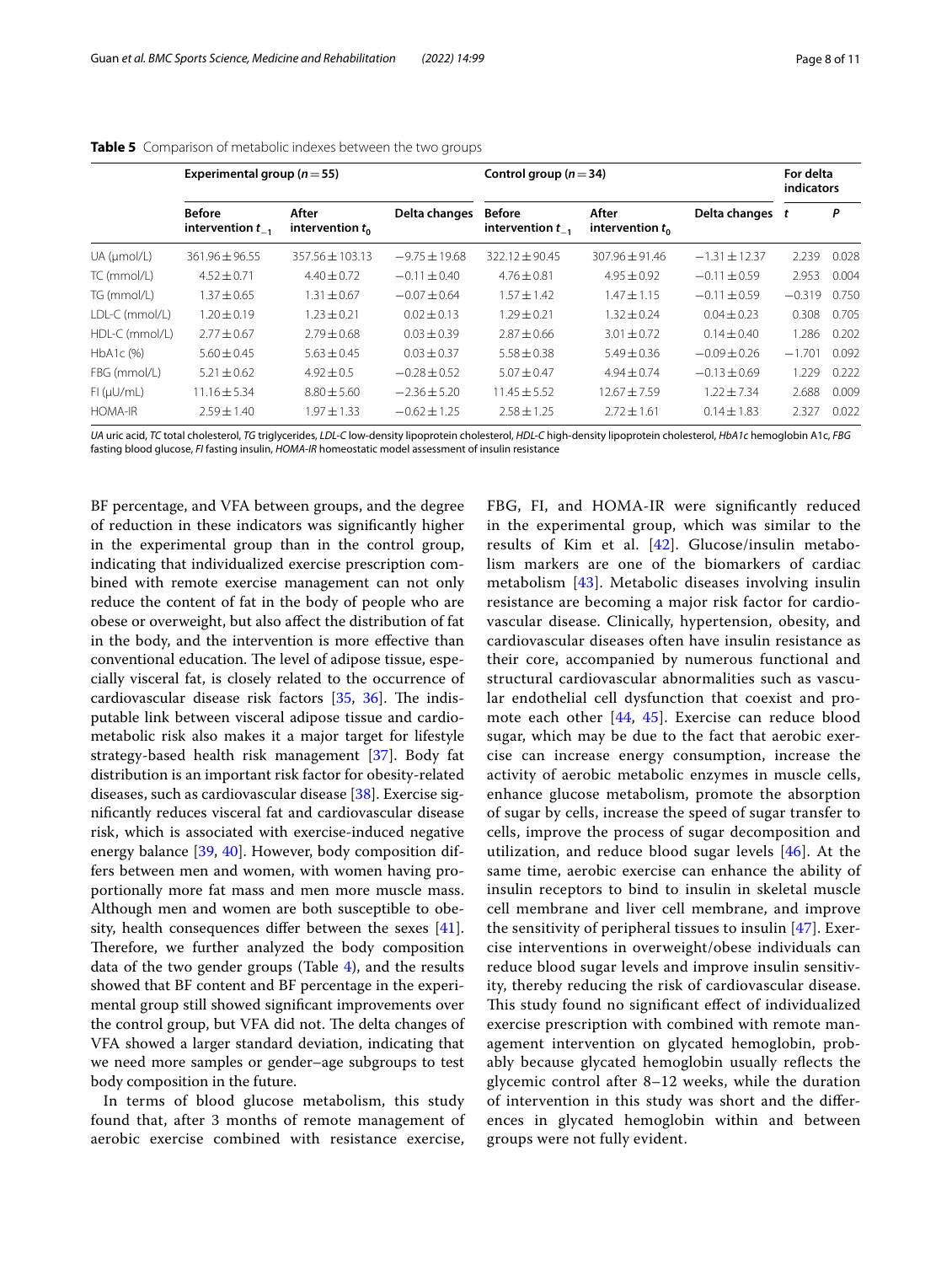It has been established that hypercholesterolemia is an independent risk factor for cardiovascular disease. Management of hypercholesterolemia is fundamental to all prevention strategies, both primary and secondary, at all stages of cardiovascular risk. It was found that the serum TC level was positively correlated with the incidence of cardiovascular disease  $[48-50]$  $[48-50]$  $[48-50]$ . Therefore, lowering TC levels can control the risk of cardiovascular disease. In the present study, TC levels were signifcantly lower in the experimental group after the intervention than before the intervention. The post-intervention difference was signifcant between the two groups, suggesting that individualized exercise prescription combined with remotely managed exercise can help reduce serum TC levels and, thus, reduce the risk of cardiovascular disease. Exercise reduces the production of fat and TC by promoting the whole continuous process of oxidative decomposition and energy utilization of the tricarboxylic acid cycle of fatty acids [[51\]](#page-10-13) and is an efective measure to reduce cholesterol and control cardiovascular risk factors. Meanwhile, we found that the intervention of individualized exercise prescription combined with remote management had no short-term efects on TG, LDL-C, HDL-C, or UA.

One limitation of this study is its small sample size. Second, we could only monitor aerobic exercise with an exercise heart rate wristwatch and did not track resistance exercise because there was no objective basis to demonstrate the participants' performance, which would have had some impact on the participants' resistance exercise test results. Third, InBody's fat mass assessment is based on the principle of bioelectrical impedance (BIA), which works well in assessing fat mass or change but has limited ability to measure visceral fat [\[52\]](#page-10-14). Finally, further evaluation of the long-term sustainability and efectiveness of the program will need to be conducted by diferent institutions and over a longer period of time. In addition, data on endurance exercise, dietary prescription, and intake monitoring need to be obtained in future studies.

## **Conclusion**

As individualized exercise prescription combined with remote exercise management interventions can help people who are overweight/obese lose weight, reduce fat, lower BP and TC, improve glucose metabolism, and ameliorate insulin resistance, it is an efective health management measure and nonpharmacological treatment for overweight and obesity. Individualized exercise prescription combined with remote exercise management, as an appropriate technique for exercise management of people who are overweight/obese, can efectively control

cardiovascular risk factors, and is worthy of promotion and application.

#### **Acknowledgements**

Not applicable.

#### **Author contributions**

R.G. conceived and designed the study; all authors participated in data collection; H.L. analyzed data; R.G. and H.L. interpreted results of the data; R.G. wrote the manuscript; Y.J. and H.Y. edited and critically revised manuscript. All authors have read and approved the manuscript.

#### **Funding**

The study was funded by the scientifc research fund of Beijing Rehabilitation Hospital (No. 2019-007).

#### **Availability of data and materials**

The data supporting the fndings of this study are available from the corresponding author on reasonable request.

#### **Declarations**

#### **Ethics approval and consent to participate**

This study was performed in accordance with the Declaration of Helsinki. The institutional review boards of Beijing Rehabilitation Hospital, Capital Medical University approved the study. All participants were informed of the study procedures and risks and provided their written informed consent prior to their participation in the study.

#### **Consent for publication**

Not applicable.

#### **Competing Interests**

The authors declare that they have no competing interests.

Received: 27 June 2021 Accepted: 29 April 2022 Published online: 02 June 2022

#### **References**

- <span id="page-8-0"></span>Ng M, Fleming T, Robinson M, Thomson B, Graetz N, Margono C, Mullany EC, Biryukov S, Abbafati C, Abera SF, Abraham JP, Abu-Rmeileh NM, Achoki T, AlBuhairan FS, Alemu ZA, Alfonso R, Ali MK, Ali R, Guzman NA, Ammar W, Anwari P, Banerjee A, Barquera S, Basu S, Bennett DA, Bhutta Z, Blore J, Cabral N, Nonato IC, Chang JC, Chowdhury R, Courville KJ, Criqui MH, Cundif DK, Dabhadkar KC, Dandona L, Davis A, Dayama A, Dharmaratne SD, Ding EL, Durrani AM, Esteghamati A, Farzadfar F, Fay DF, Feigin VL, Flaxman A, Forouzanfar MH, Goto A, Green MA, Gupta R, Hafezi-Nejad N, Hankey GJ, Harewood HC, Havmoeller R, Hay S, Hernandez L, Husseini A, Idrisov BT, Ikeda N, Islami F, Jahangir E, Jassal SK, Jee SH, Jeffreys M, Jonas JB, Kabagambe EK, Khalifa SE, Kengne AP, Khader YS, Khang YH, Kim D, Kimokoti RW, Kinge JM, Kokubo Y, Kosen S, Kwan G, Lai T, Leinsalu M, Li Y, Liang X, Liu S, Logroscino G, Lotufo PA, Lu Y, Ma J, Mainoo NK, Mensah GA, Merriman TR, Mokdad AH, Moschandreas J, Naghavi M, Naheed A, Nand D, Narayan KM, Nelson EL, Neuhouser ML, Nisar MI, Ohkubo T, Oti SO, Pedroza A, Prabhakaran D, Roy N, Sampson U, Seo H, Sepanlou SG, Shibuya K, Shiri R, Shiue I, Singh GM, Singh JA, Skirbekk V, Stapelberg NJ, Sturua L, Sykes BL, Tobias M, Tran BX, Trasande L, Toyoshima H, van de Vijver S, Vasankari TJ, Veerman JL, Velasquez-Melendez G, Vlassov VV, Vollset SE, Vos T, Wang C, Wang X, Weiderpass E, Werdecker A, Wright JL, Yang YC, Yatsuya H, Yoon J, Yoon SJ, Zhao Y, Zhou M, Zhu S, Lopez AD, Murray CJ, Gakidou E. Global, regional, and national prevalence of overweight and obesity in children and adults during 1980–2013: a systematic analysis for the Global Burden of Disease Study 2013. Lancet. 2014;384(9945):766–81.
- <span id="page-8-1"></span>2. Bureau of Disease Control and Prevention. National Health and Family Planning Commission: Report on Nutrition and Chronic Diseases of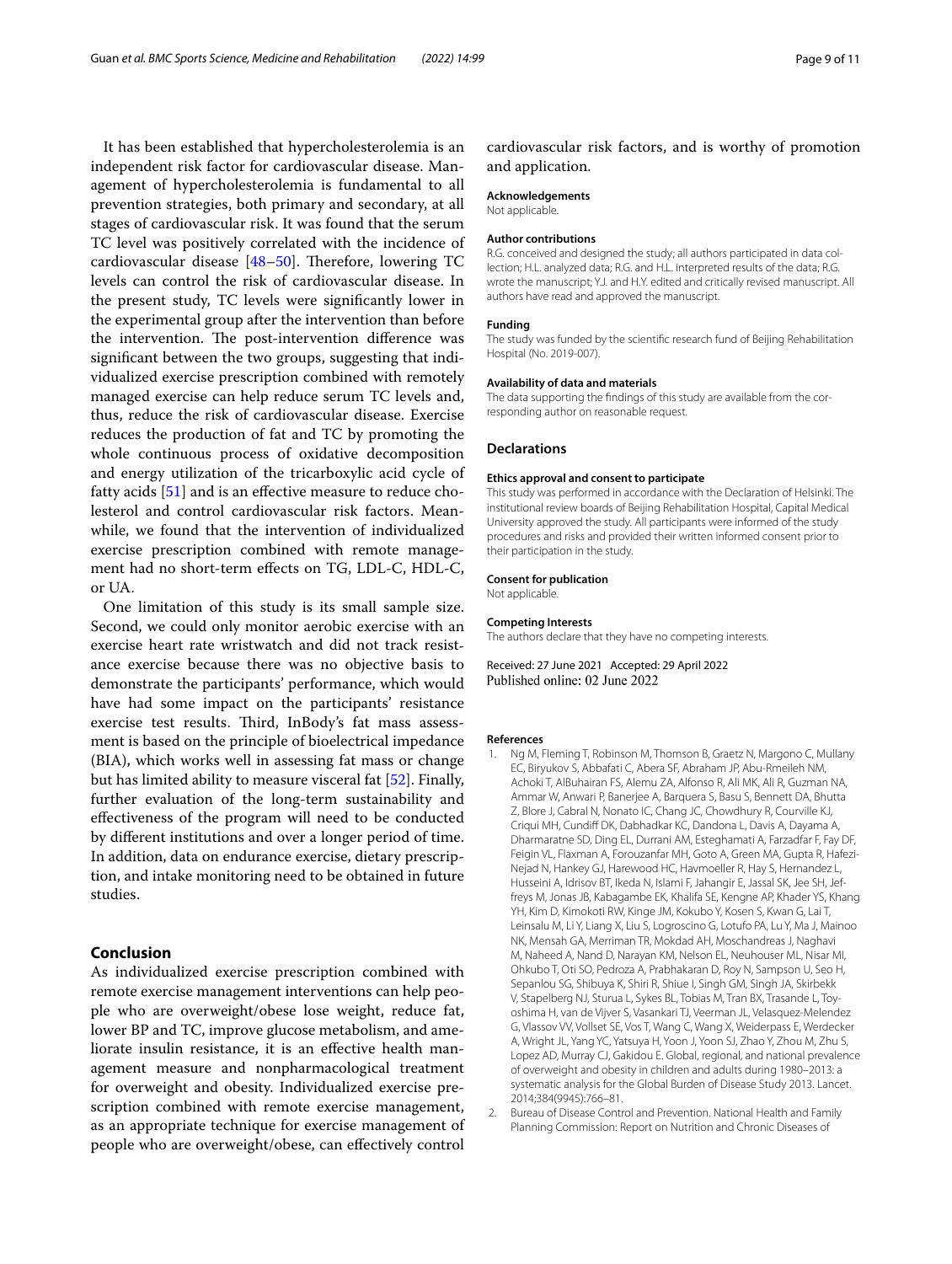Chinese Residents (2015). Beijing: People's Medical Publishing House; 2015. p. 1.

- <span id="page-9-0"></span>3. Report on Nutrition and Chronic Diseases in China (2020). [http://rs.yigle.](http://rs.yigle.com/CN115178202024/1306006.htm) [com/CN115178202024/1306006.htm.](http://rs.yigle.com/CN115178202024/1306006.htm) Accessed on 09 Oct 2021.
- <span id="page-9-1"></span>4. Poirier P, Giles TD, Bray GA, Hong Y, Stern JS, Pi-Sunyer FX, Eckel RH, American Heart Association; Obesity Committee of the Council on Nutrition, Physical Activity, and Metabolism. Obesity and cardiovascular disease: pathophysiology, evaluation, and efect of weight loss: an update of the 1997 American Heart Association Scientifc Statement on Obesity and Heart Disease from the Obesity Committee of the Council on Nutrition, Physical Activity, and Metabolism. Circulation. 2006;113(6):898–918.
- <span id="page-9-2"></span>5. Tchernof A, Després JP. Pathophysiology of human visceral obesity: an update. Physiol Rev. 2013;93(1):359–404.
- <span id="page-9-3"></span>6. Thomsen M, Nordestgaard BG. Myocardial infarction and ischemic heart disease in overweight and obesity with and without metabolic syndrome. AMA Intern Med. 2014;174(1):15–22.
- 7. Lyall DM, Celis-Morales C, Ward J, Iliodromiti S, Anderson JJ, Gill JMR, Smith DJ, Ntuk UE, Mackay DF, Holmes MV, Sattar N, Pell JP. Association of body mass index with cardiometabolic disease in the UK Biobank: a Mendelian randomization study. JAMA Cardiol. 2017;2(8):882–9.
- <span id="page-9-4"></span>8. Hansen L, Netterstrøm MK, Johansen NB, Rønn PF, Vistisen D, Husemoen LLN, Jørgensen ME, Rod NH, Færch K. Metabolically healthy obesity and ischemic heart disease: a 10-year follow-up of the Inter99 study. J Clin Endocrinol Metab. 2017;102(6):1934–42.
- <span id="page-9-5"></span>9. Hallal PC, Andersen LB, Bull FC, Guthold R, Haskell W, Ekelund U, Lancet Physical Activity Series Working Group. Global physical activity levels: surveillance progress, pitfalls, and prospects. Lancet. 2012;380:247–57.
- <span id="page-9-6"></span>10. Borodulin K, Sipila N, Rahkonen O, Leino-Arjas P, Kestila L, Jousilahti P, Prattala R. Socio-demographic and behavioral variation in barriers to leisure-time physical activity. Scand J Public Health. 2016;44:62–9.
- <span id="page-9-7"></span>11. Foster C, Richards J, Thorogood M, Hillsdon M. Remote and web 2.0 interventions for promoting physical activity. Cochrane Database Syst Rev. 2013;9:Cd010395.
- <span id="page-9-8"></span>12. Lewis BA, Napolitano MA, Buman MP, Williams DM, Nigg CR. Future directions in physical activity intervention research: expanding our focus to sedentary behaviors, technology, and dissemination. J Behav Med. 2017;40:112–26.
- <span id="page-9-9"></span>13. Szabo-Reed AN, Lee J, Ptomey L, Willis E, Schubert M, Washburn R, Donnelly JE. Longitudinal weight loss patterns and their behavioral and demographic associations. Ann Behav Med. 2016;50(1):147–56.
- <span id="page-9-10"></span>14. Sun J, Cheng W, Fan Z, Zhang X. Infuence of high-intensity intermittent training on glycolipid metabolism in obese male college students. Ann Palliat Med. 2020;9(4):2013–9.
- <span id="page-9-11"></span>15. Barrow DR, Abbate LM, Paquette MR, Driban JB, Vincent HK, Newman C, Messier SP, Ambrose KR, Shultz SP. Exercise prescription for weight management in obese adults at risk for osteoarthritis: synthesis from a systematic review. BMC Musculoskelet Disord. 2019;20(1):610.
- <span id="page-9-12"></span>16. Chan RS, Woo J. Prevention of overweight and obesity: how efective is the current public health approach. Int J Environ Res Public Health. 2010;7(3):765–83.
- <span id="page-9-13"></span>17. Jones CT, Lowe AJ, MacGregor L, Brand CA, Russell DM. A randomised controlled trial of an exercise intervention to reduce functional decline and health service utilisation in the hospitalised elderly. Australas J Ageing. 2006;25(3):126–33.
- <span id="page-9-14"></span>18. Browne NT, Snethen JA, Greenberg CS, Frenn M, Kilanowski JF, Gance-Cleveland B, Burke PJ, Lewandowski L. When pandemics collide: the impact of COVID-19 on childhood obesity. J Pediatr Nurs. 2021;56:90–8.
- <span id="page-9-15"></span>19. Chinese Health Management Association, Chinese Nutrition Society, Reproductive Medicine Branch of China International Exchange and Promotive Association for Medical and Health Care, China Health Promotion Foundation, Zhejiang Provincial Clinical Nutrition Center. Expert consensus & standard on weight management for overweight or obese people. Chin J Health Manag. 2018;12(3):200–7 (**in Chinese**).
- <span id="page-9-16"></span>20. Domecq JP, Prutsky G, Leppin A, Sonbol MB, Altayar O, Undavalli C, Wang Z, Elraiyah T, Brito JP, Mauck KF, Lababidi MH, Prokop LJ, Asi N, Wei J, Fidahussein S, Montori VM, Murad MH. Clinical review: drugs commonly associated with weight change: a systematic review and meta-analysis. J Clin Endocrinol Metab. 2015;100(2):363–70.
- <span id="page-9-17"></span>21. McLester CN, Nickerson BS, Kliszczewicz BM, McLester JR. Reliability and agreement of various InBody body composition analyzers as compared

to dual-energy X-ray absorptiometry in healthy men and women. J Clin Densitom. 2020;23(3):443–50.

- <span id="page-9-18"></span>22. Enomoto M, Adachi H, Fukami A, Kumagai E, Nakamura S, Nohara Y, Kono S, Nakao E, Morikawa N, Tsuru T, Sakaue A, Fukumoto Y. A useful tool as a medical checkup in a general population—bioelectrical impedance analysis. Front Cardiovasc Med. 2017;4:3.
- <span id="page-9-19"></span>23. Zhang YL, Ye J, Yang J, Guo Q, Sun YN, Wang WM, Zeng Q. A chronic disease exercise rehabilitation system based on cloud computing architecture. In: 2018 2nd International Conference on Applied Mathematics, Modelling and Statistics Application. AMMSA 2018; 2018.
- 24. Hansen D, Niebauer J, Cornelissen V, Barna O, Neunhäuserer D, Stettler C, Tonoli C, Greco E, Fagard R, Coninx K, Vanhees L, Piepoli MF, Pedretti R, Ruiz GR, Corrà U, Schmid JP, Davos CH, Edelmann F, Abreu A, Rauch B, Ambrosetti M, Braga SS, Beckers P, Bussotti M, Faggiano P, Garcia-Porrero E, Kouidi E, Lamotte M, Reibis R, Spruit MA, Takken T, Vigorito C, Völler H, Doherty P, Dendale P. Exercise prescription in patients with diferent combinations of cardiovascular disease risk factors a consensus statement from the EXPERT working group. Sports Med. 2018;48(8):1781–97.
- 25. Hansen D, Dendale P, Coninx K, Vanhees L, Piepoli MF, Niebauer J, Cornelissen V, Pedretti R, Geurts E, Ruiz GR, Corrà U, Schmid JP, Greco E, Davos CH, Edelmann F, Abreu A, Rauch B, Ambrosetti M, Braga SS, Barna O, Beckers P, Bussotti M, Fagard R, Faggiano P, Garcia-Porrero E, Kouidi E, Lamotte M, Neunhäuserer D, Reibis R, Spruit MA, Stettler C, Takken T, Tonoli C, Vigorito C, Völler H, Doherty P. The European Association of Preventive Cardiology Exercise Prescription in Everyday Practice and Rehabilitative Training (EXPERT) tool: a digital training and decision support system for optimized exercise prescription in cardiovascular disease. Concept, defnitions and construction methodology. Eur J Prev Cardiol. 2017;24(10):1017–31.
- <span id="page-9-20"></span>26. Guidelines for Exercise Testing and Prescription, 11th Edition. ACSM's Guidelines for Exercise Testing and Prescription. [https://www.acsm.org/](https://www.acsm.org/docs/default-source/publications-files/acsm-guidelines-download-10th-edabf32a97415a400e9b3be594a6cd7fbf.pdf?sfvrsn=aaa6d2b2_0) [docs/default-source/publications-fles/acsm-guidelines-download-](https://www.acsm.org/docs/default-source/publications-files/acsm-guidelines-download-10th-edabf32a97415a400e9b3be594a6cd7fbf.pdf?sfvrsn=aaa6d2b2_0)[10th-edabf32a97415a400e9b3be594a6cd7fbf.pdf?sfvrsn](https://www.acsm.org/docs/default-source/publications-files/acsm-guidelines-download-10th-edabf32a97415a400e9b3be594a6cd7fbf.pdf?sfvrsn=aaa6d2b2_0)=aaa6d2b2\_0. Accessed on 20 Sept 2018.
- <span id="page-9-21"></span>27. Ignaszewski M, Lau B, Wong S, Isserow S. The science of exercise prescription: Martti Karvonen and his contributions. BC Med J. 2017;59(1):38–41.
- <span id="page-9-22"></span>28. [https://calculator-online.net/eer-calculator/#What-Is-My-EER.](https://calculator-online.net/eer-calculator/#What-Is-My-EER) Accessed on 20 Sept 2018.
- <span id="page-9-23"></span>29. Jernås M, Palming J, Sjöholm K, Jennische E, Svensson PA, Gabrielsson BG, Levin M, Sjögren A, Rudemo M, Lystig TC, Carlsson B, Carlsson LM, Lönn M. Separation of human adipocytes by size: hypertrophic fat cells display distinct gene expression. FASEB J. 2006;20:1540–2.
- <span id="page-9-24"></span>30. Skurk T, Alberti-Huber C, Herder C, Hauner H. Relationship between adipocyte size and adipokine expression and secretion. J Clin Endocrinol Metab. 2007;92:1023–33.
- <span id="page-9-25"></span>31. Cercato C, Fonseca FA. Cardiovascular risk and obesity. Diabetol Metab Syndr. 2019;11:74.
- <span id="page-9-26"></span>32. Logue J, Sattar N. Childhood obesity: a ticking time bomb for cardiovascular disease? Clin Pharmacol Ther. 2011;90(1):174–8.
- <span id="page-9-27"></span>33. Han C, Liu F, Yang X, Chen J, Li J, Cao J, Li Y, Shen C, Yu L, Liu Z, Wu X, Zhao L, Hu D, Lu X, Wu X, Gu D. Ideal cardiovascular health and incidence of atherosclerotic cardiovascular disease among Chinese adults: the China-PAR project. Sci China Life Sci. 2018;61(5):504–14.
- <span id="page-9-28"></span>34. Zhang X, Imperatore G, Thomas W, Cheng YJ, Lobelo F, Norris K, Devlin HM, Ali MK, Gruss S, Bardenheier B, Cho P, Garcia de Quevedo I, Mudaliar U, Saaddine J, Geiss LS, Gregg EW. Efect of lifestyle interventions on glucose regulation among adults without impaired glucose tolerance or diabetes: a systematic review and meta-analysis. Diabetes Res Clin Pract. 2017;123:149–64.
- <span id="page-9-29"></span>35. Fox CS, Massaro JM, Hofmann U, Pou KM, Maurovich-Horvat P, Liu CY, Vasan RS, Murabito JM, Meigs JB, Cupples LA, D'Agostino RB Sr, O'Donnell CJ. Abdominal visceral and subcutaneous adipose tissue compartments: association with metabolic risk factors in the Framingham Heart Study. Circulation. 2007;116(1):39–48.
- <span id="page-9-30"></span>36. Neeland IJ, Ross R, Després JP, Matsuzawa Y, Yamashita S, Shai I, Seidell J, Magni P, Santos RD, Arsenault B, Cuevas A, Hu FB, Griffin B, Zambon A, Barter P, Fruchart JC, Eckel RH, International Atherosclerosis Society; International Chair on Cardiometabolic Risk Working Group on Visceral Obesity. Visceral and ectopic fat, atherosclerosis, and cardiometabolic disease: a position statement. Lancet Diabetes Endocrinol. 2019;7(9):715–25.